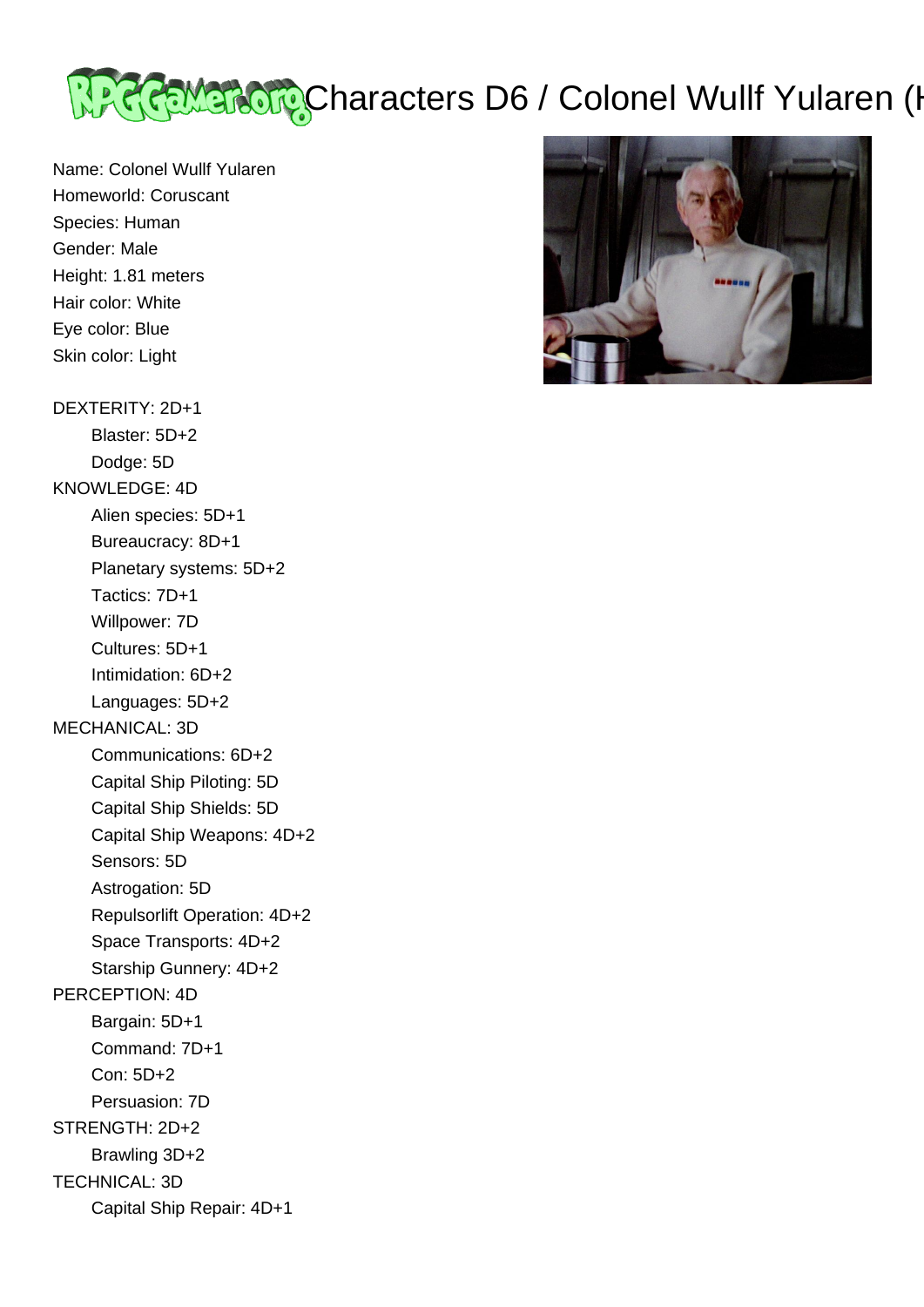Computer Programming/Repair: 6D Security: 8D

Move: 10 Force Points: 3 Dark Side Points: 4 Character Points: 16

# Equipment:

Imperial uniform, Blaster Pistol (4D), Commlink, Imperial Code Cylinders

Description: he Galactic Republic and its successor state, the Galactic Empire. Serving the Republic during the Battle of Malastare Narrows, he was given an admiral's commission in the Republic Navy following the outbreak of the Clone Wars, assigned to Jedi General Anakin Skywalker. Yularen overcame an initially-rocky relationship with his Jedi superior to successfully combat the Confederacy of Independent Systems in several battles throughout the conflict, including Christophsis, the Kaliida Nebula, and Geonosis. Narrowly escaping the destruction of his flagship, the Resolute, by 20 BBY he was considered one of the preeminent naval officers of the time.

With the Republic's transition into the Galactic Empire, Yularen resigned his commission in favor of becoming a colonel in the Imperial Security Bureau, and in this capacity rooted out sedition in the Imperial Senate as well as served as a liason to the Naval Intelligence Agency. Following the events of the Berch Teller campaign, Yularen was eventually promoted to head the reformed NIA, with the rank of Deputy Director. However, he continued playing an important role in the ISB, and became an early ally of the Chiss Thrawn as he rose through the ranks of the Imperial Navy, assisting him in his campaigns against the rebel agent Nevil Cygni.

In response to the growing rebellion, Colonel Yularen assisted now-Grand Admiral Thrawn in hunting for the rebel mole Fulcrum, who leaked Imperial intelligence to the rebels. Working with Thrawn, Yularen discovered that the rebel mole was his former student Agent Alexsandr Kallus. Following the Battle of Scarif, Yularen was one of the officers assigned to the Death Star battle station, where he was killed during the Battle of Yavin.

# **Biography**

## Early career

Wullf Yularen was a human male born on the planet Coruscant. Prior to the start of the Clone Wars, Yularen served as an officer in the Republic Navy. He participated in the Battle of Malastare Narrows, a conflict in which a fleet organized by the Corporate Alliance blockaded the planet Malastare. Despite his best efforts, the enemy fleet, led by the brilliant Harch tactician Admiral Trench, proved impossible to break, and Yularen lost many of his own forces. Eventually, a dispatched Jedi task force turned the tide of the battle, defeating the Corporate fleet, vaporizing Trench's flagship, and seemingly killing him in the process. Despite the victory, Yularen left the battle with a lasting fear of the Admiral's tactical capabilities. He served in the Republic Senate Bureau of Intelligence for a time, until he retired.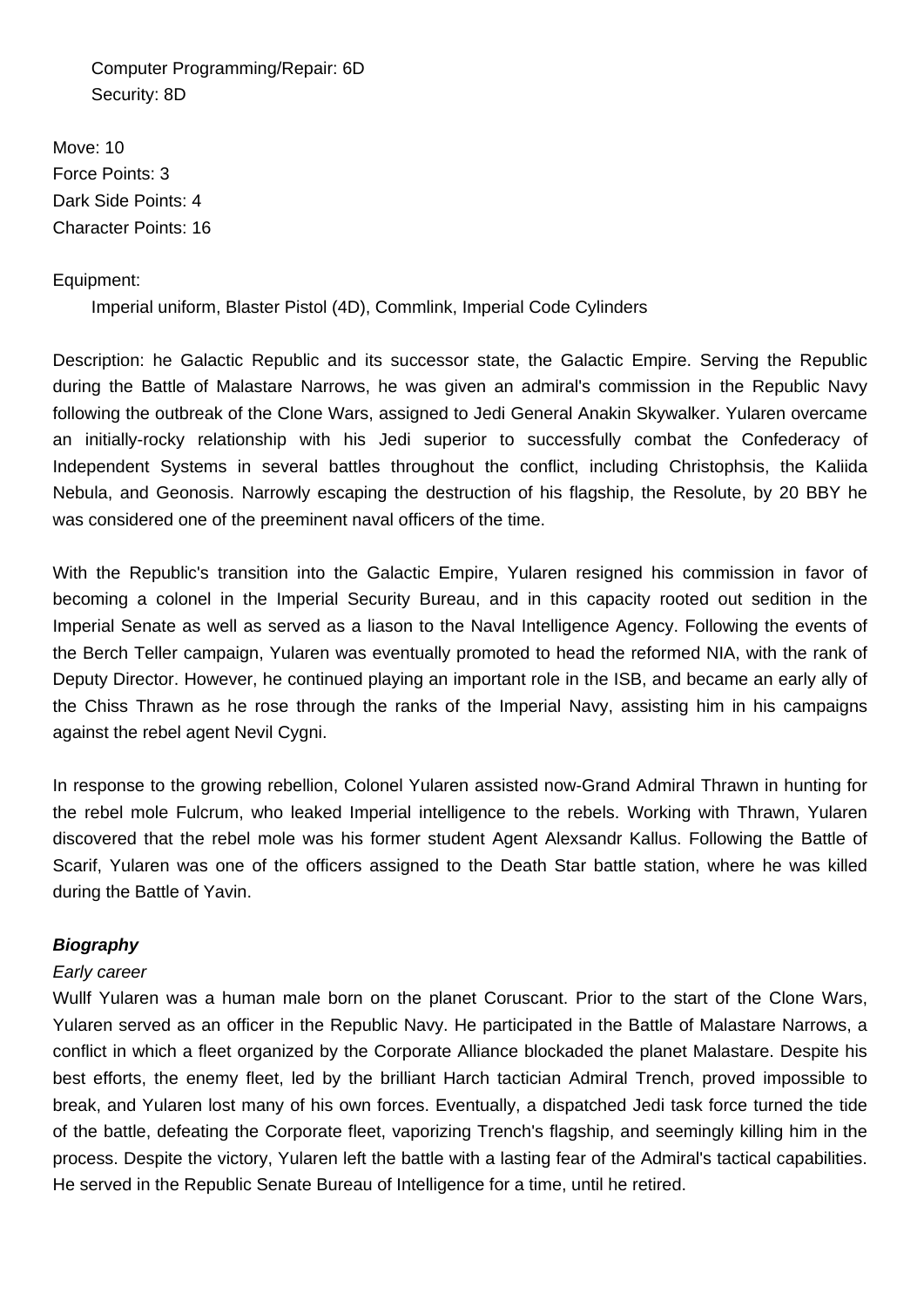## The Clone Wars

Following the eruption of the Clone Wars in 22 BBY and the formation of the Grand Army of the Republic, Supreme Chancellor Sheev Palpatine encouraged Yularen to join the brand new Republic Navy, awarding him the rank of Admiral, making him the youngest member of the naval corps to achieve this rank. Since a war bargain struck between the Jedi Order and Chancellor ensured that the new Jedi Generals would be paired with veteran naval officers, Admiral Yularen was assigned to Jedi Knight Anakin Skywalker. Initially in command of a Venator-class Star Destroyer, this starship heavily damaged in the Battle of Teth, after which he would be posted to the cruiser Resolute, the flagship of General Skywalker's fleet.

### Christophsis and Teth

During the Battle of Christophsis, Yularen initially failed to break through the Separatist blockade of the planet with supplies for Senator Bail Organa's force trapped on the planet. Recognizing his insignia on the Separatist flagship, the dreadnought Invincible, Yularen concluded that Trench had survived at Malastare and was facing him once again. Fearing his capabilities, Yularen regrouped on the far side of Leesis, Christophsis' moon. Reinforced by Jedi Master Obi-Wan Kenobi's Negotiator, Yularen personally participated in a mercy mission aboard a new model of stealth ship to provide relief to the planet below.

The ship, fitted with an experimental cloaking device, easily slipped past the blockade. However, Trench, emboldened by the lull in the fighting, ordered a flight of Hyena bombers to attack Organa's position on the planet's surface in an attempt to draw out the Republic force and destroy it. Despite Kenobi's preparations, Yularen recognized that any counterattack would result in heavy casualties for their fleet. The Jedi, Skywalker, was able to outmaneuver Trench's attacks and destroy the Invincible. Despite his initial skepticism and friction with the Jedi, the Admiral was impressed with Skywalker's unconventionality, who commented that they made a good team. Yularen was later forced to withdraw due to a renewed Separatist blockade in orbit, but the destruction of the Separatist shield generator and ensuing surrender of General Whorm Loathsom allowed him to return with Master Yoda's reinforcements and secure a Republic victory.

Yularen then assisted General Kenobi in rescuing what was left of Captain Rex's troops holed up at Teth's B'omarr Monastery. He tried to allow Skywalker, his padawan Ahsoka Tano and Jabba the Hutt's son, Rotta to land on his ship but were unable to due to Vulture droids attacking the ship's hangar.

#### Hunt for Grievous

Yularen played a pivotal role in the search and destruction of General Grievous's secret weapon, the warship Malevolence. After it was revealed Grievous planned to attack the undefended Kaliida Shoals Medical Center, Yularen briefed the pilots of Shadow Squadron, flying BTL-B Y-wing starfighter/bombers, for their strike on the ship. With the destruction of the Malevolence's massive ion cannons and the disabling of its hyperdrive, Yularen pursued after the ship with three Venator destroyers, including the Resolute, trying to stop it from fleeing to Separatist space, until the ship finally was destroyed on impact with a nearby moon.

Admiral Yularen continued to assist Kenobi and Skywalker in their search for Grievous. Yularen then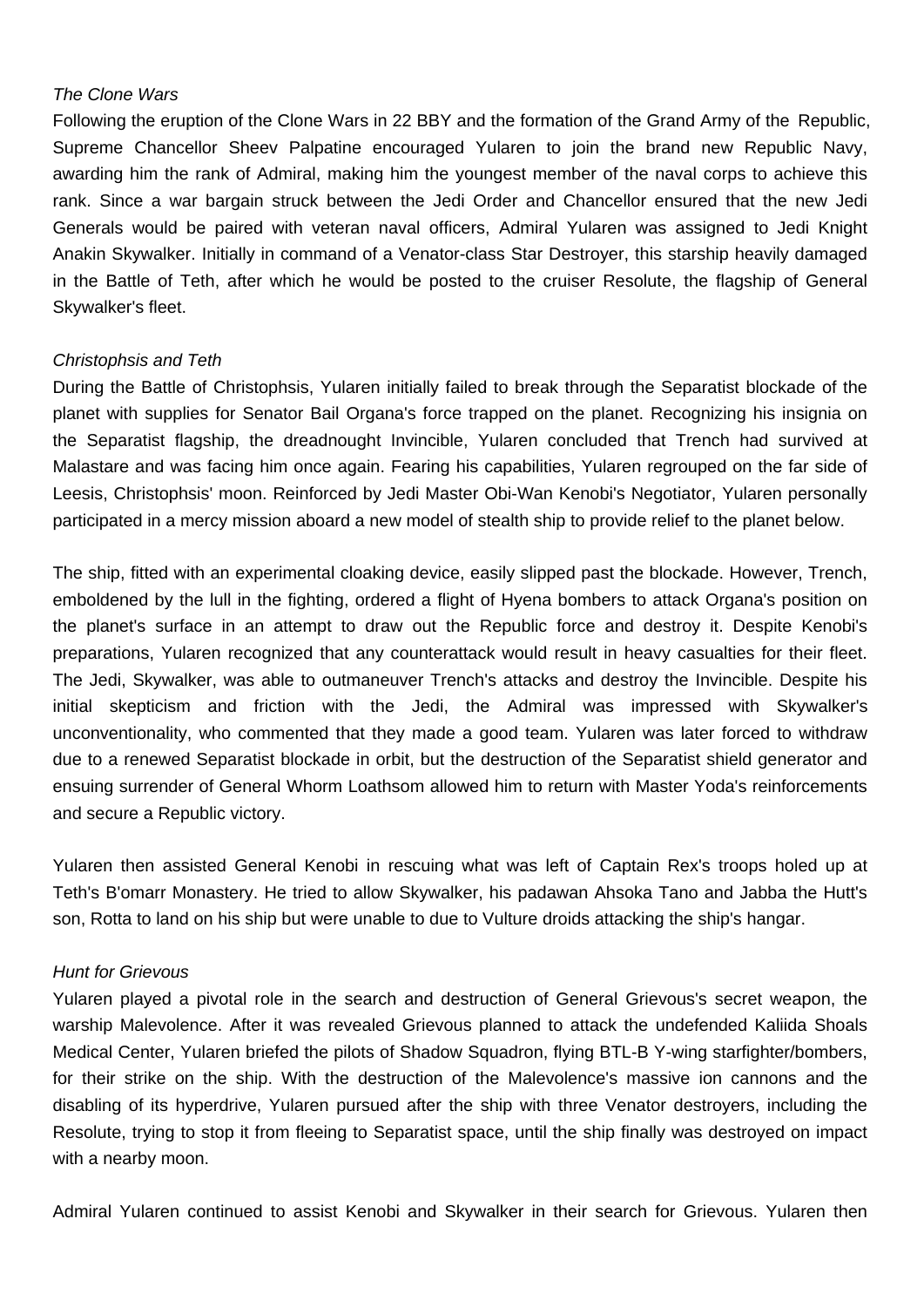informed them that the Rishi Station had stopped transmitting and then had the fleet alerted to this problem, which turned out to be an attack orchestrated by Grievous. After discovering that Grievous planned to attack Kamino, the homeworld and production center for the Republic's clone army, Yularen was placed in charge of the planet's blockade fleet. The vigorous orbital defense was successful in damaging much of Grievous' fleet, only to discover the space battle was a Separatist ruse in order to launch a ground attack. Despite this, the planet was successfully defended from the attack.

### Role at Quell

Yularen was involved in multiple other engagements as well throughout the war. He participated in the Battle of Quell, arriving to reinforce the beleaguered fleet of General Aayla Secura, but to no avail. After the Jedi's cruiser inadvertently disappeared into hyperspace, with Secura, Skywalker, Tano, and several clones onboard, Yularen was left to fight on until the battle was lost.

## Battle of Ryloth

As the Republic moved to liberate Ryloth from the Confederacy, Yularen led the Republic fleet in engaging the blockade, commanded by Neimoidian captain Mar Tuuk onboard a modified Droid Control Ship. The initial engagement saw the loss of the Redeemer while both the Resolute and the Defender were severely damaged, however, he authorized Skywalker's plan to ram the crippled Defender into the Tuuk's flagship, allowing Kenobi's troops to land on the planet.

## Later battles

The admiral also coordinated the aerial support for the three-pronged ground assault in the Second Battle of Geonosis, as well as being given command of a task force of Star Destroyers, Republic frigates and Arquitens-class cruisers during the Battle of Saleucami, while the Jedi attempted to rescue the general Eeth Koth, as well as capture Grievous. He commanded the Republic fleet during the Battle of Sullust, where the Resolute was lost to heavy enemy fire. Yularen, however, was able to evacuate before its destruction.

## Trial of Ahsoka Tano

In 19 BBY, Yularen, as one of the higher-ranking Republic naval officers, attended the Republic strategy conference at the starbase Valor over Carida, where he almost perished due to a Separatist plot to ram the station with a captured Star Destroyer. He returned to Coruscant to attend the memorial service for the victims of the Jedi Temple hangar bombing. He was a member of the prosecution, headed by lead prosecutor Admiral Wilhuff Tarkin, in the military trial of Ahsoka Tano, now exempt from prosecutorial immunity after being expelled from the Jedi Order, who was accused of orchestrating the bombing. However, moments before the Supreme Chancellor read the final verdict, the true perpetrator, fallen Jedi Barriss Offee, was brought before the court by Skywalker, and Tano was allowed to go free.

#### Outer Rim Sieges

Yularen participated in the Battle of Ringo Vinda, directing Skywalker and his team towards the remains of the destroyed Nu-class transport that had been transporting CT-5385 "Tup" to Coruscant.

Sometime later, while on a Venator-class Star Destroyer, Yularen spotted an unknown ship, the Silver Angel, in military airspace. Yularen spoke to the passengers onboard through the comlink and asked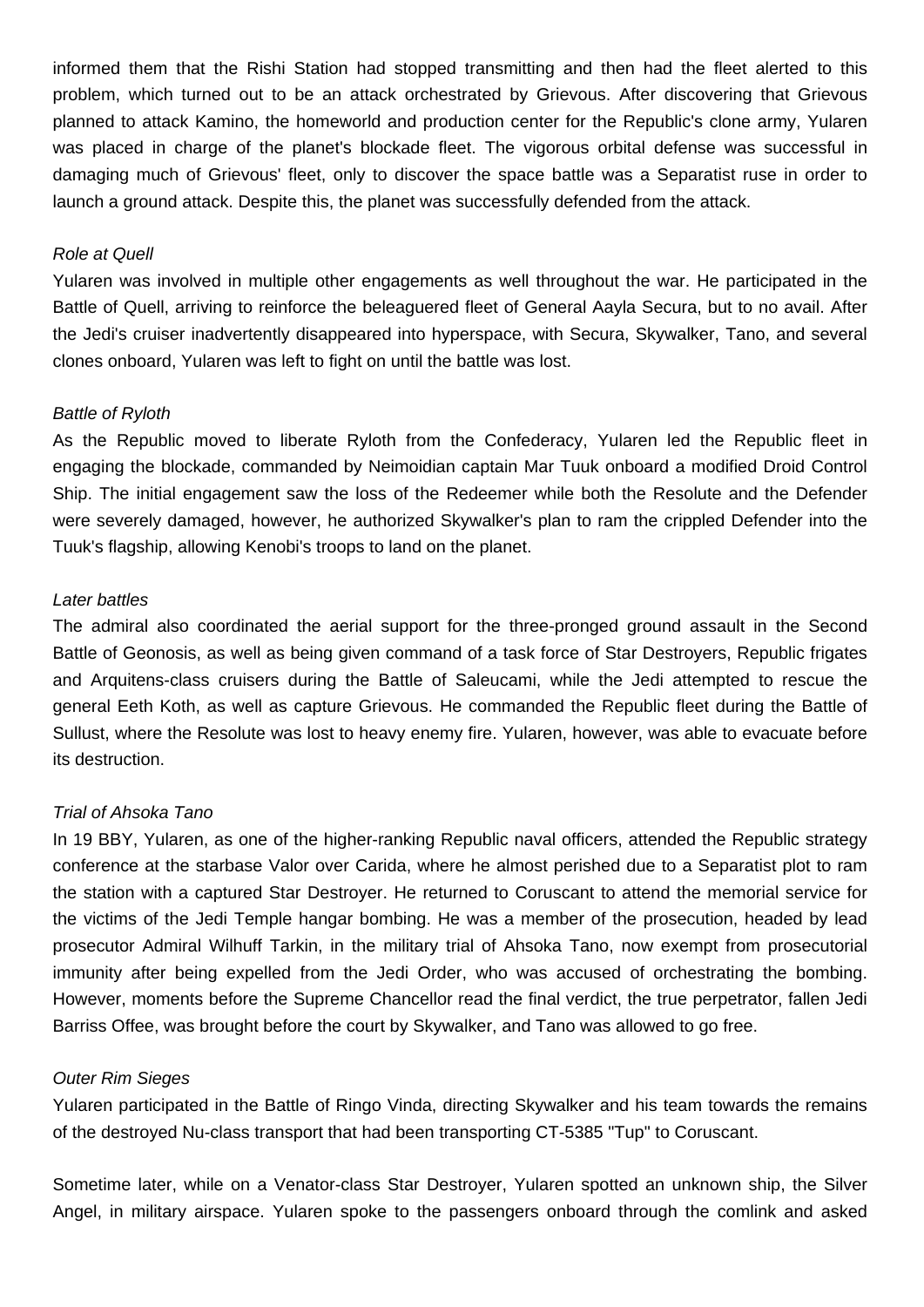Trace Martez what she was doing in military airspace. He threatened to confiscate her starpilot license, but Ahsoka Tano switched off the comlink and the ship flew off. Yularen then informed General Skywalker that it was some rookie pilot on their first maneuvers. He said that he was about to send a detachment to arrest them until Skywalker sensed Ahsoka's presence and decided to let them fly off.

Near the end of the Clone Wars, Yularen would take an interest in Count Dooku and his new right-hand man "Admiral Enigma," who was actually the former Jedi Master Quinlan Vos. After receiving intelligence that Dooku and Admiral Enigma had been sighted on a Providence-class dreadnought that was planning to attack Taris, Yularen informed the Jedi High Council, which had been engrossed in a meeting to discuss rescuing Vos. Using Admiral Yularen's information, the Council decided to rescue Vos and agreed to pardon the former Sith apprentice Asajj Ventress if she agreed to take part in the rescue mission. While the rescue mission was successful, Vos had secretly turned to the Dark Side and become Dooku's newest Sith apprentice.

## Under the Galactic Empire

Following the conclusion of the war, Supreme Chancellor Palpatine transitioned the Republic into the Galactic Empire, with himself as Galactic Emperor. Yularen continued to serve as an admiral within the Imperial Military, albeit briefly. Although the Corporate Sector Authority supported the Confederacy during the Clone Wars, the Authority was allowed to expand to tens of thousands of star systems by the Emperor, rather than being brought under Imperial control. As such, the Empire maintained a cooperative relationship with the CSA, and shortly after the end of the Clone Wars, Admiral Yularen conducted a campaign in the Corporate Sector against pirates that were launching raids.

#### Imperial Security Bureau

Eventually with this New Order, Yularen resigned his admiral's commission in favor of pursuing a career with the Commission for the Preservation of the New Order's Imperial Security Bureau (ISB) with the rank of colonel. His first assignment was heading a division whose purpose was to expose instances of sedition in the Imperial Senate.

By 14 BBY, the fifth year of the Empire's reign, Yularen had been appointed the head liaison between the ISB and its main rival, the Naval Intelligence Agency, and was responsible for ensuring cooperation between the Empire's different intelligence agencies. During this time, he personally reviewed the reports of Naval Intelligence operative Commander Gallius Rax, bypassing NIA Vice Admirals Dodd Rancit and Terrinald Screed. Along with his direct superior, Harus Ison, he represented the ISB on Coruscant when Moff Wilhuff Tarkin arrived to give his report about the attack on Sentinel Base. As the Berch Teller campaign progressed, he continued to play an active role in the Imperial response from Coruscant, conferring with both Tarkin and the Joint Chiefs. After the death of Vice Admiral Rancit at Carida, the Emperor promoted Yularen to replace his rival's former role as head of the NIA when it was folded under Imperial Intelligence, with the position of Deputy Director. In this role, he continued to receive Gallius Rax's top-secret intelligence reports, which were marked "eyes only" for himself. By 4 BBY, Yularen had returned to the ISB, again with the rank of colonel. ISB Agent Kallus, Yularen's "star pupil" from the Imperial Academy, was after a crew of insurgents known as the Spectres, and answered to Yularen at this time.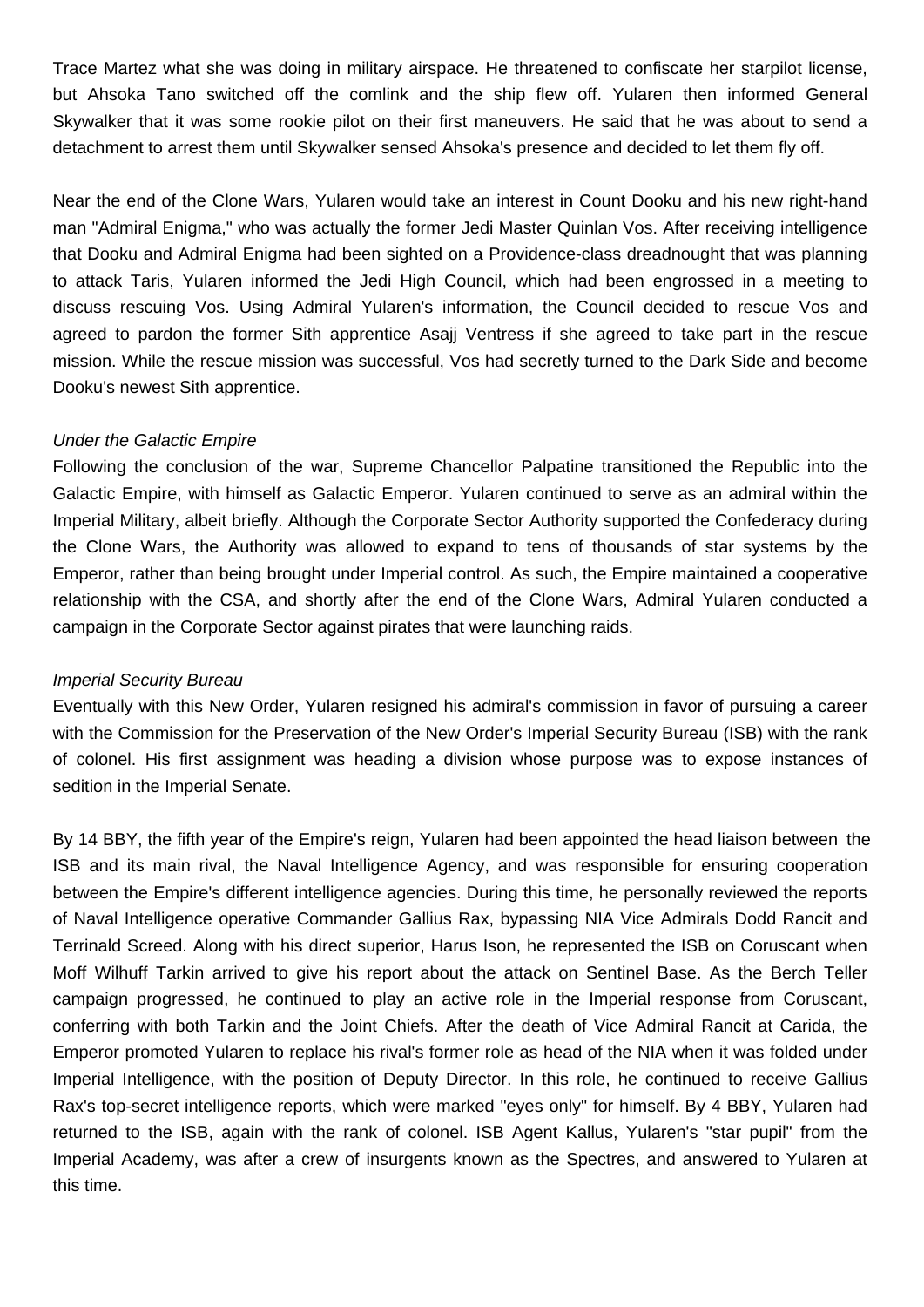## Nightswan's campaign

Following the Dromedar hijacking, Colonel Yularen accompanied the Lothal Senator Domus Renking, the Chiss Senior Lieutenant Thrawn and Ensign Eli Vanto during an Ascension Week ball at the Alisandre Hotel on Coruscant. Renking introduced Yularen and his colleagues to one of his aides Arihnda Pryce, who worked at one of Renking's citizen assistance offices. Yularen recounted the story of how Thrawn and Vanto single-handedly captured a pirate ship and most of its crew, and saved a valuable shipment of tibanna gas. While Thrawn was modest about his achievements, Yularen pointed out that Thrawn and his crew were outnumbered by the pirates. When Yularen asked Vanto if he was stating the case, Vanto replied in the affirmative but remained despondent about his lack of promotion.

While making conversation with Renking and Pryce, Yularen announced that he had to leave to attend to business with "friends in high places." Before leaving, Yularen took care to introduce Thrawn to other Imperial officials and senators. Another ulterior motive of Yularen's social call was to help Thrawn build connections with sympathetic civilian officials in order to counterweight the High Command in the event they decided to court martial Thrawn for his ingenious but unorthodox tactics on the Dromedar. Thrawn and Yularen then discussed the matter that twelve of the tibanna cylinders recovered aboard the Dromear had been emptied. Yularen deduced that the insurgent leader Nevil Cygni, who was the insurgent leader Nightswan, had somehow found a way to get the gas out of the cylinders. While Thrawn was upset, Yularen reassured the Chiss that he would be welcome in the Imperial Security Bureau in the event that the Navy did not want him. Fortunately for Thrawn, he was cleared by the court martial panel, and was subsequently promoted to Captain.

# Yinchom Dojo and Higher Skies

Continued their investigation into Nightswan's campaign, Captain Thrawn and Ensign Vanto visited Colonel Yularen's office to seek his help on investigating the wily Nightswan. Yularen shared Thrawn's dismay that Commander Alfren Cheno had taken the fall to protect Thrawn following the Battle over Umbara. Yularen informed Thrawn that he had found multiple references to Nightswan in a range of activities including metal smuggling, antique purchases, and the instigation of protests and unrest. However, he was unable to uncover the insurgent leader's identity. Unable to discern Nightswan's motives, Yularen dismissed him as a troublemaker.

Thrawn speculated that Nightswan was motivated by the usurpation of some personal or mining interests. Following the Circle Bay mayor's office protest, Yularen convinced Thrawn and Vanto to accompany him and the ISB Officers Roenton and Brook on a visit to the dojos that trained bodyguards for Imperial Senators. One of these dojos that Colonel Yularen and his comrades visited was the Yinchom Dojo, which was owned by the Togorian H'sishi. Over the past five years, thirty senators had sent their bodyguards to Yinchom Dojo for training. At the dojo, they met Pryce again, whom they had encountered earlier at the Alisandre Hotel. After losing her job with Senator Renking, Pryce had found work at the Higher Skies Advocacy Group. One of the martial art instructors Juahir Madras at the dojo was a friend of Driller MarDapp, the leader of Higher Skies. Madras was also part of Driller's spy ring, which worked for Nightswan.

When H'sishi arrived, Yularen introduced himself and his companions. He also asked H'sishi whether she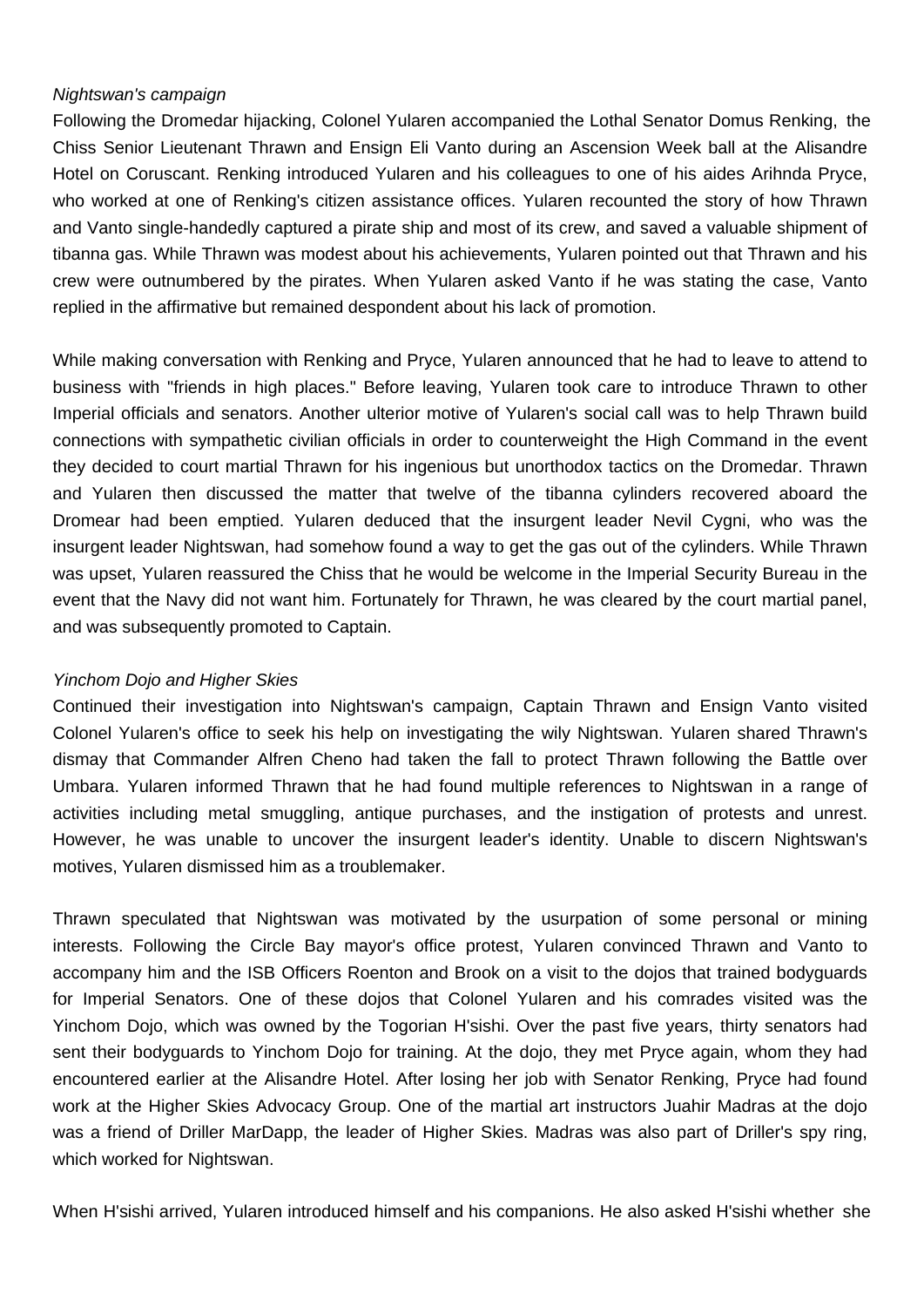had record on government contracts and bodyguard training. Before H'sishi went to fetch the documents, Thrawn convinced H'sishi to engage in a sparring session with sticks. Following the visit, Thrawn related his observations of the dojo to Yularen. He noted that Instructor Madras had ignored them until H'sishi had ordered her to stop. Thrawn also explained that Pryce had alerted him about the advocacy group Higher Skies and that he had sparred with H'sishi to ascertain if she had any hostile intentions. While Thrawn cleared H'sishi of any malevolent intent, he convinced Yularen to investigate Higher Skies.

Following the Yinchom visit, Thrawn secretly met with Pryce, who offered to provide the Imperials with information about Higher Skies' espionage activities in return for immunity. Thrawn agreed to petition Yularen to protect Pryce in return for spying on her colleagues. Acting under Thrawn and Yularen's instructions, Pryce baited Moff Ghadi by offering to provide him with information that Higher Skies had illegally obtained about Grand Moff Wilhuff Tarkin. Pryce then double-crossed Ghadi by exposing Higher Skies' activities and Ghadi's attempted profiteering to Tarkin himself. In addition to granting Pryce immunity, Tarkin agreed to promote her to Governor of Lothal and to promote Thrawn's friend Vanto to Lieutenant Commander.

Following Pryce's deal with Tarkin, Colonel Yularen and several ISB agents arrested members of Higher Skies and Yinchom Dojo including Juahir and the group's leader Driller MarDapp. Yularen personally arrested Juahir after one of the martial arts instructors' students, the bodyguard Kaniki, tried to assassinate Senator Evidorn; after being informed about the "evils" of the Empire by Madras. When Juahir pleaded for Pryce's help, Pryce instructed her former friend to cooperate fully with Yularen in return for being spared the death penalty. However, Pryce convinced Yularen to spare H'sishi since there was no evidence of any wrongdoing on her part.

#### The Batonn insurgency

In 2 BBY, Colonel Yularen along with Admiral Thrawn and Commander Vanto attended a high-level meeting of Imperial admirals and governors chaired by Fleet Admiral Jok Donassius to discuss the Batonn insurgency. Nightswan's insurgents had taken the Imperial garrison on Scrim Island hostage. Thrawn was assigned to deal with the insurgents but insisted on studying the battle longer. Yularen sided with Thrawn and pointed out that the insurgents had disabled the base's cathtron tubes. An impatient Fleet Admiral Donassius then reassigned Scrim Island to Admiral Durril.

Following the failure of Admiral Durril, Thrawn's Ninety-Sixth Task Force successfully defeated the Scrim Island insurgents and forced their surrender. However, several of the insurgents managed to flee to the Creekpath Mining and Refining complex where they holed themselves up. The siege of Creekpath was complicated by the presence of Governor Pryce's parents Talmoor and Elainye Pryce, who worked at the mine. Pryce managed to convince Colonel Yularen to allow her to accompany Agent Gudry on an undercover mission to disable the insurgents' deflector shield generator. Colonel Yularen briefed Thrawn about the plan and the Admiral provided the undercover agents with comms and data collectors.

To ensure coordination between the Navy and the ISB, Yularen agreed to correspond with Commander Vanto on frequencies and passcodes. After briefing Vanto, Yularen asked the Commander about the unusual position of Thrawn's Imperial Star Destroyer Chimaera and the rest of the task force including the disabled light cruisers. Despite the vulnerable position of the ships, Vanto urged Yularen to have faith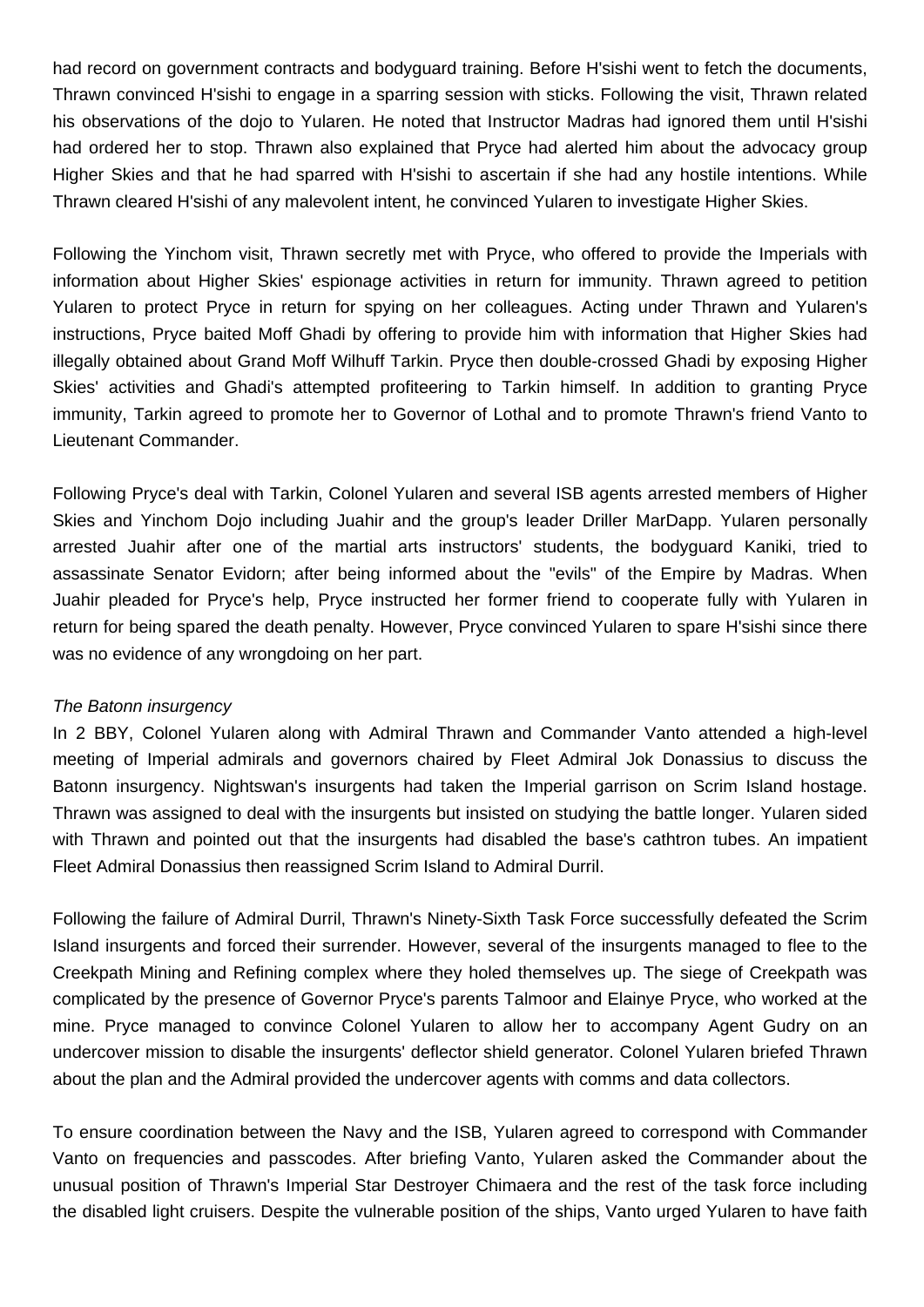in Thrawn's tactics. Not fully trusting Thrawn's plan, Yularen asked Vanto to keep an eye on his commanding officer and expressed concern that Thrawn had become obsessed with stopping Nightswan.

## Carnage at Creekpath

In secret, Thrawn communicated with Nightswan and the two met at an empty field to discuss a peaceful solution to the siege. Despite their philosophical differences, Thrawn offered to provide Nightswan a means to join the Chiss Ascendancy to safeguard the galaxy against threats from the Unknown Regions. Unwillingly to abandon his men to the tender mercies of Governor Restos, Nightswan declined Thrawn's offer but convinced the Admiral to do his best to minimize civilian casualties at Creekpath. Following the meeting, Yularen picked up Thrawn in his airspeeder and asked Thrawn why he should not shoot him as a traitor.

In private, Thrawn reassured Yularen that he was only trying to seek a peaceful outcome to the Creekpath siege. After being assured of Thrawn's loyalty, Yularen questioned him about the placement of the four light cruisers. Thrawn explained that he had positioned them at a distance so that they would be out of range of any surface attack. When Yularen expressed concern that the light cruisers' positions left them vulnerable to attack, Thrawn responded that this was to prevent theft. Not understanding Thrawn's tactics, Yularen chided Thrawn for his lack of political savvy. Yularen also expressed concern about not receiving any contact from Pryce and Gudry.

Unknown to Yularen, Pryce and Gudry had fallen out. With Gundry reneging on his promise to evacuate Pryce's parents, Pryce had killed him following a struggle. Meanwhile, Colonel Yularen dispatched a special squad to retrieve the two, believing they were in danger. Pryce and her family reached the Imperial lines safely, where they took shelter at Major Talmege's headquarters. Despite the presence of Yularen's special squad and many civilians, Pryce used Gudry's stolen remote to detonate Nightswan's cache of explosives. While this ended the threat of Nightswan's insurgents, many civilians were killed. In space, Thrawn successfully used the four light cruisers as a bait to lure the insurgent fleet into a trap.

Following the breaking of the Creekpath siege, Yularen expressed outrage at the high civilian death toll and likened the incident to the Clone Wars. While official reports theorized that Gudry had detonated the explosives to prevent his capture, Yularen blamed Pryce indirectly for the bombing; unaware that she was directly responsible of the incident. Yularen's forces also found and identified Nightswan's corpse. Yularen and Vanto then departed so that Pryce could talk with Thrawn in private. Pryce convinced Thrawn to take responsibility for the suppression of the Batonn insurgency in return for securing the command of the Seventh Fleet. Thrawn reluctantly obliged and was promoted to the rank of Grand Admiral by the Emperor.

# Hunt for Fulcrum

Much later, Yularen was invited by Thrawn to help identify a rebel spy who operated under the codename Fulcrum. As part of the screening process, Yularen questioned several Imperial officers on the Sector Command staff in the Lothal sector aboard Thrawn's flagship Chimaera including Captain Brunson, Commander Brom Titus, Lieutenant Yogar Lyste, and his former student Agent Kallus. Lyste and Kallus boarded Thrawn's Imperial Star Destroyer with a captured bounty hunter, who turned out to be the rebel Ezra Bridger.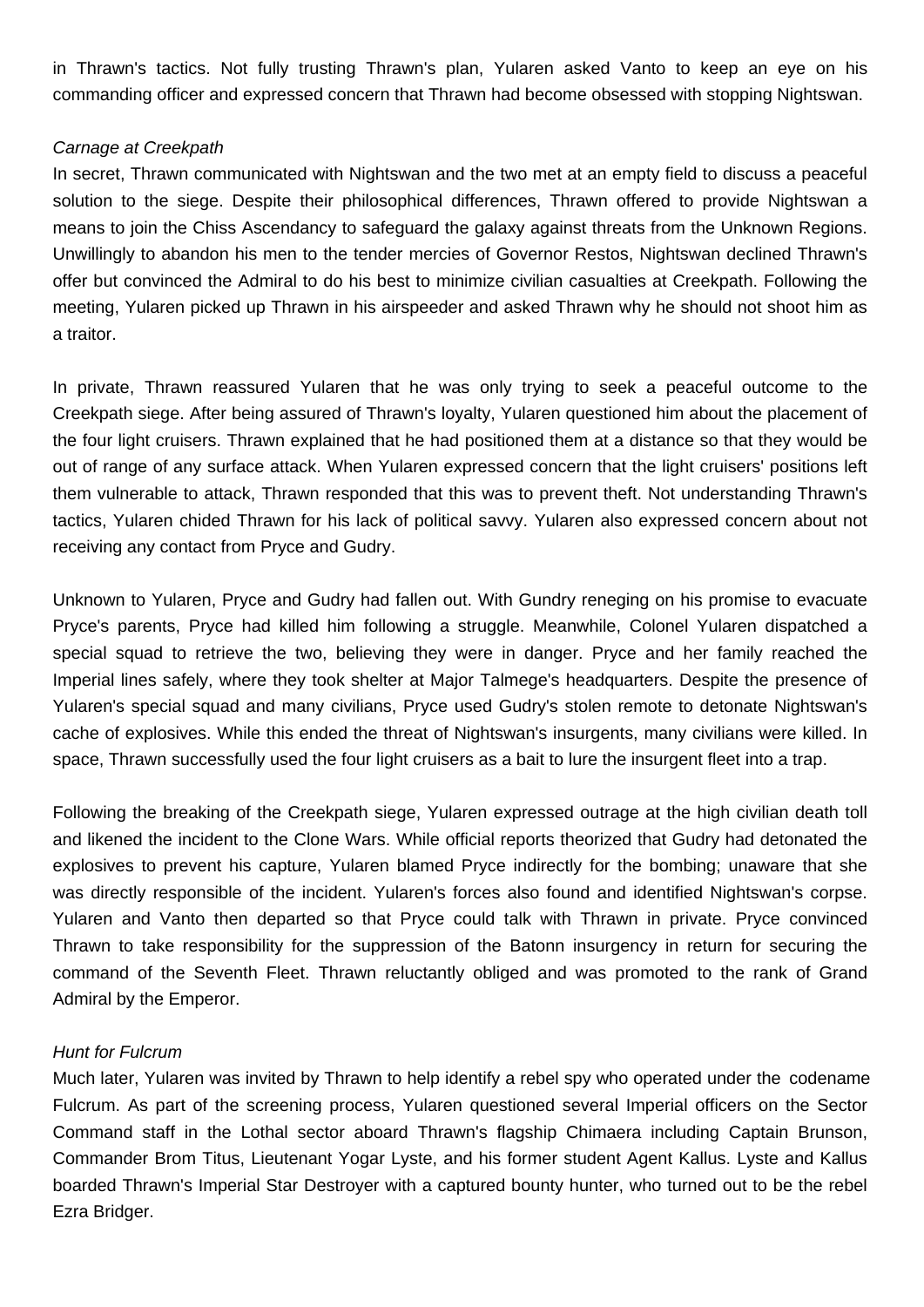During a meeting with Kallus and Lyste, Yularen urged his comrades to remain vigilant for any sign of rebel activity. Thrawn also informed the attendees that he was close to locating the Phoenix Cell's Chopper Base on the planet Atollon. After exiting the meeting, Yularen chatted with Kallus about the identity of Fulcrum. Kallus claimed that the rebel spy was definitely an officer since it was a high level intelligence leak and suggested someone in the Communications Division. However, Yularen believed that was too obvious and suspected that Fulcrum had their own communication system. Kallus also promised to help his former mentor. During a private meeting with Thrawn and Pryce, Thrawn voiced his suspicion that the spy had attended their interviews. When Colonel Yularen reported that a coded message had been beamed off the Chimaera following the arrival of Lyste and Kallus' prisoner. Yularen then accompanied Thrawn and Pryce to interrogate the prisoner.

Upon arriving in the Chimaera's detention block, Yularen and his comrades discovered that the prisoner had been freed. After Yularen found that the records had indicated that someone using Yogar Lyste's code cylinder was the last person to enter the brig, Yularen came to suspect that Lyste was Fulcrum. After Thrawn narrowly survived an assassination attempt in his office, Yularen was contacted by the Grand Admiral who told him to head towards the hangar with stormtrooper reinforcements. Yularen arrived too late to apprehend the rebels but accepted Kallus' account that Lyste was the rebel spy Fulcrum. Despite Lyste's protests, Yularen ordered his stormtroopers to lead the Lieutenant away.

In public, Yularen regarded Lyste's code cylinder as proof of the officer's guilt. After Kallus and Pryce had exited Thrawn's office, Yularen privately confided his doubts about Lyste's guilt to the Grand Admiral. Thrawn agreed and then presented Yularen with Ezra's helmet, which was inscribed with an image of a loth-cat. When Yularen asked Thrawn why Kallus had withheld Ezra's identity, Thrawn concluded that Kallus was indeed Fulcrum and had framed Lyste to cover his tracks. Yularen expressed shock that one of his former pupils was a traitor, which prompted Thrawn to remark that Yularen had allowed his fondness for his former pupil to deceive him. With Fulcrum "officially" captured, Thrawn decided to allow Kallus to continue operating in order to lure the rebels out of hiding.

## Liberation of Lothal

During the Liberation of Lothal, the former Lothalian Governor Ryder Azadi imitated Colonel Yularen's voice in order to force a skeptical Imperial office to comply with a faux Protocol 13 order. Due to Yularen's prestige within the Empire, this ploy worked. As a result, the entire Imperial garrison on Lothal was trapped aboard the Dome, a mobile Imperial Planetary Occupation Facility. The destruction of the garrison and the disappearance of Thrawn and his Seventh Fleet ended Imperial rule on Lothal.

## Galactic Civil War and death

Colonel Yularen was present for a meeting of high ranking Imperial personnel aboard the first Death Star battle station, which concerned the security of the station in view of the recent theft of its technical readout by agents of the Alliance to Restore the Republic in the year 0 BBY. He remained quiet throughout the meeting, even when Grand Moff Tarkin announced that the Emperor had dissolved the Imperial Senate.